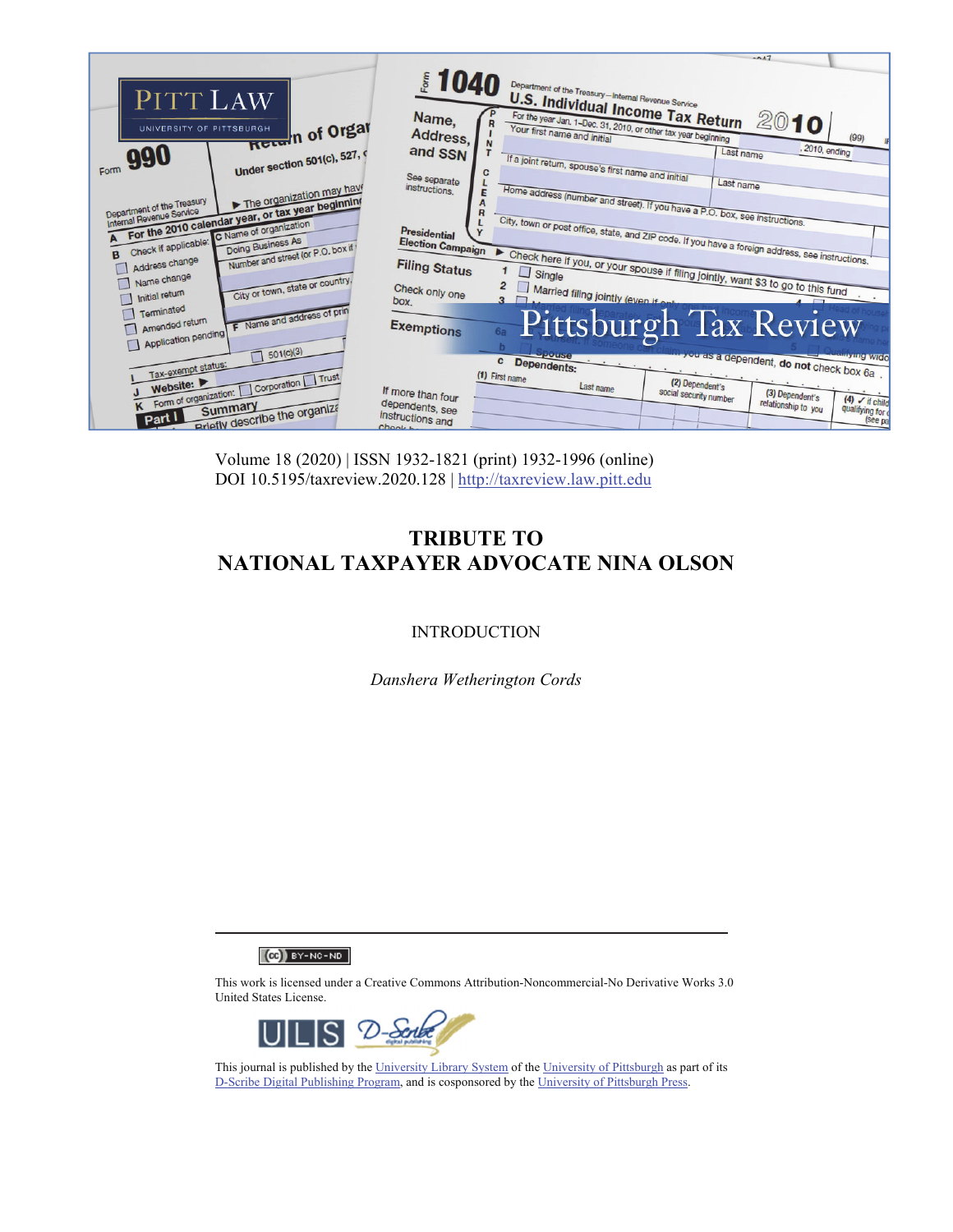## **TRIBUTE TO NATIONAL TAXPAYER ADVOCATE NINA OLSON**

#### INTRODUCTION

#### *Danshera Wetherington Cords\**

#### *"We're your voice at the IRS"*<sup>1</sup>

The Universal Declaration on Human Rights recognizes economic rights as human rights.<sup>2</sup> Nothing affects as many people's economic wellbeing, personhood, and society as much as a fair and just system of tax administration. From ancient Egypt and imperial China to the Greek and Roman Empires, the historical record is replete with examples of the harms that abusive tax collection practices can cause. $3$ 

The United States is no different. In 1776, the Declaration of Independence enumerated many complaints against the Crown's rule over the thirteen colonies, including its failure to allow the colonists the right to

<sup>\*</sup> Professor of Law, Albany Law School. I would like to thank the University of Pittsburgh and the *Pittsburgh Tax Review* for hosting this symposium, Phillip N. Hackney, Anthony C. Infanti, and the student editors for their patient and dedicated work on this issue. Thank you also to Leslie Book, Caroline Ciraolo, T. Keith Fogg, Francine Lipman, Special Trial Judge Diana Leyden, and Bridget Roberts for their participation in this project. Most of all, thank you, Nina Olson, for participating in this symposium and for all the work you have done for taxpayers, in the past, present, and future. Any omissions are solely my own.

<sup>&</sup>lt;sup>1</sup> Tagline for the Taxpayer Advocate Service. TAXPAYER ADVOC. SERV., https://www .taxpayeradvocate.irs.gov/ (last visited Jan. 21, 2021). This tagline was adopted by Nina E. Olson during her term in office as the National Taxpayer Advocate.

<sup>&</sup>lt;sup>2</sup> G.A. Res. 217 (III) A, Universal Declaration of Human Rights (Dec. 10, 1948).

<sup>3</sup> *See, e.g.*, CHARLES ADAMS, FOR GOOD AND EVIL: THE IMPACT OF TAXES ON THE COURSE OF CIVILIZATION (1993) (detailing the influence tax collection practices have had on major sociopolitical change). Indeed, even the Bible speaks of this harm, in the parable Pharisees and the tax collector. *See* Maureen Cavanaugh, *Private Tax Collectors: A Roman, Christian, and Jewish Perspective*, 104 TAX NOTES 963 (2004).

Pitt Tax Review | ISSN 1932-1821 (print) 1932-1996 (online) DOI 10.5195/taxreview.2020.128 | http://taxreview.law.pitt.edu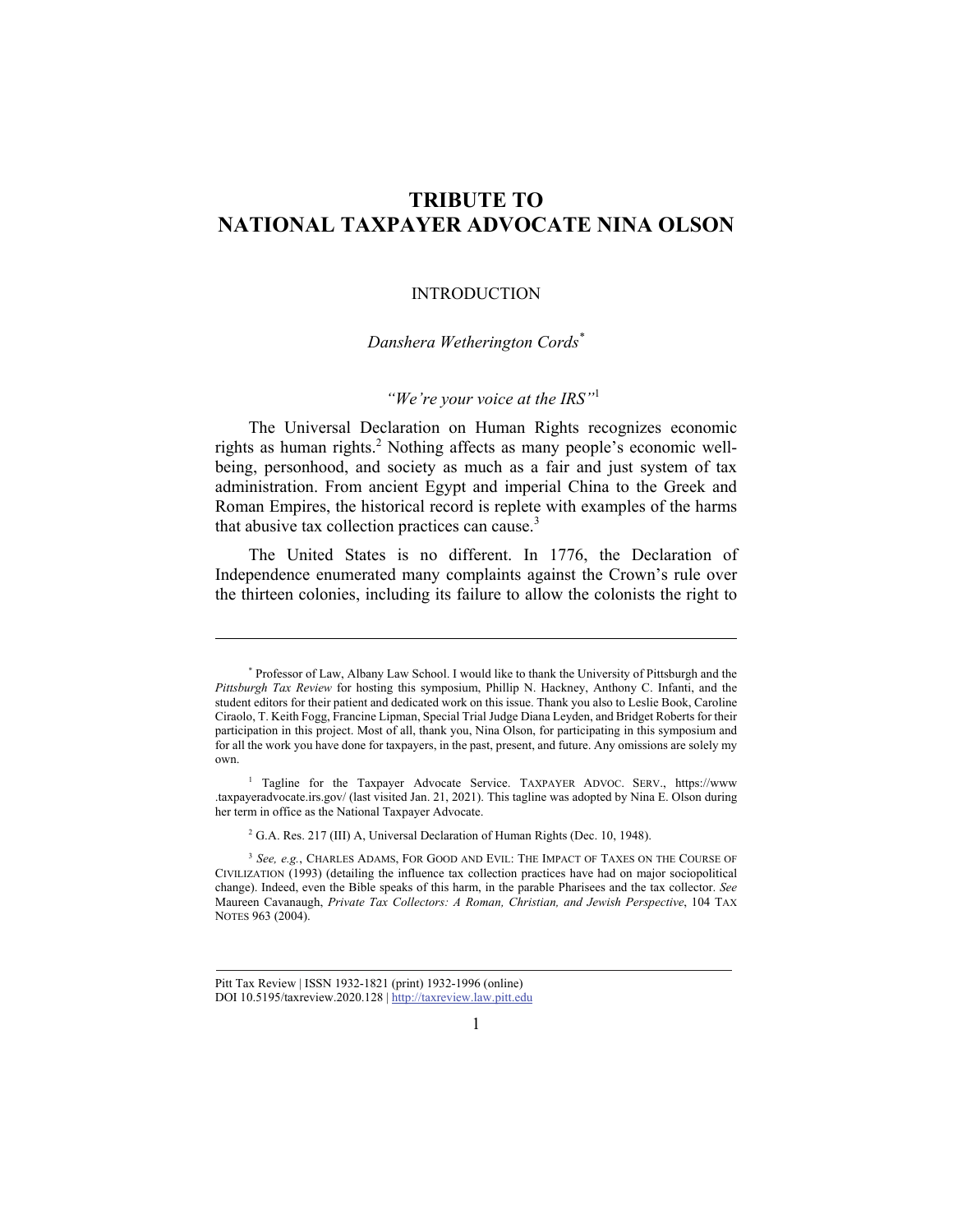impartial judges and courts, representative legislatures, and taxation with representation.4 Contemporaneously, in *The Wealth of Nations*, Adam Smith argued in favor of four principles of taxation: fairness, certainty, convenience of payment, and efficiency.<sup>5</sup> The need for a fair, effective, and efficient system of tax administration remains generally agreed upon.<sup>6</sup>

Unless taxpayers have adequate protection, modern tax collectors have as much power to harm taxpayers as they did in ancient times, which is equally upsetting to taxpayers. In 1997 and 1998, a series of controversial congressional hearings on restructuring the Internal Revenue Service (IRS) detailed numerous taxpayer abuses.<sup>7</sup> Among other testimony taken, these hearings reviewed the report of the National Commission on Restructuring the Internal Revenue Service, *A Vision for a New IRS*, which made detailed recommendations for a complete makeover of the IRS to provide greater taxpayer rights and more taxpayer protections.<sup>8</sup>

These hearings culminated in the passage of the Internal Revenue Service Restructuring and Reform Act of 1998 (RRA 1998).<sup>9</sup> RRA 1998 overhauled the IRS and created numerous new taxpayer rights.<sup>10</sup> RRA 1998 also advanced the protection of taxpayer rights by increasing the independence of the Office of the National Taxpayer Advocate (NTA), who

<sup>7</sup> *See IRS Oversight: Hearings Before the S. Comm. on Fin.*, 105th Cong. (1998); *IRS Restructuring: Hearings Before the S. Comm. on Fin.*, 105th Cong. (1998); *Practices and Procedures of the Internal Revenue Service: Hearings Before the S. Comm. on Fin.*, 105th Cong. (1997).

 $^8$  Report of the National Commission on Restructuring the Internal Revenue Service: A VISION FOR A NEW IRS (1997). The National Commission on Restructuring the Internal Revenue Service was established in 1997 and directed to review and make recommendations on restructuring the IRS within one year. Treasury, Postal Service, and General Government Appropriations Act of 1996, Pub. L. 104-52, § 637, 109 Stat. 468, 509 (1996).

9 Internal Revenue Service Restructuring and Reform Act of 1998, Pub. L. No. 105-206, 112 Stat. 685.

<sup>10</sup> *Id.*

 $\overline{\phantom{a}}$ 

<sup>4</sup> DECLARATION OF INDEPENDENCE para. 2 (U.S. 1776). Taxes certainly were not the only grievance, nor were they necessarily the most important. However, taxes were and remain a significant economic issue that affects everyone.

<sup>5</sup> ADAM SMITH, AN INQUIRY INTO THE NATURE AND CAUSES OF THE WEALTH OF NATIONS, bk. 5, ch. 2 (1776).

<sup>6</sup> *See, e.g.*, Heather C. Maloy, *Tax Administration: Where the Rubber Meets the Road: A View of the Tax System from a Tax Administrator's Perspective*, 39 OHIO N.U. L. REV. 1 (2012).

Pitt Tax Review | ISSN 1932-1821 (print) 1932-1996 (online) DOI 10.5195/taxreview.2020.128 | http://taxreview.law.pitt.edu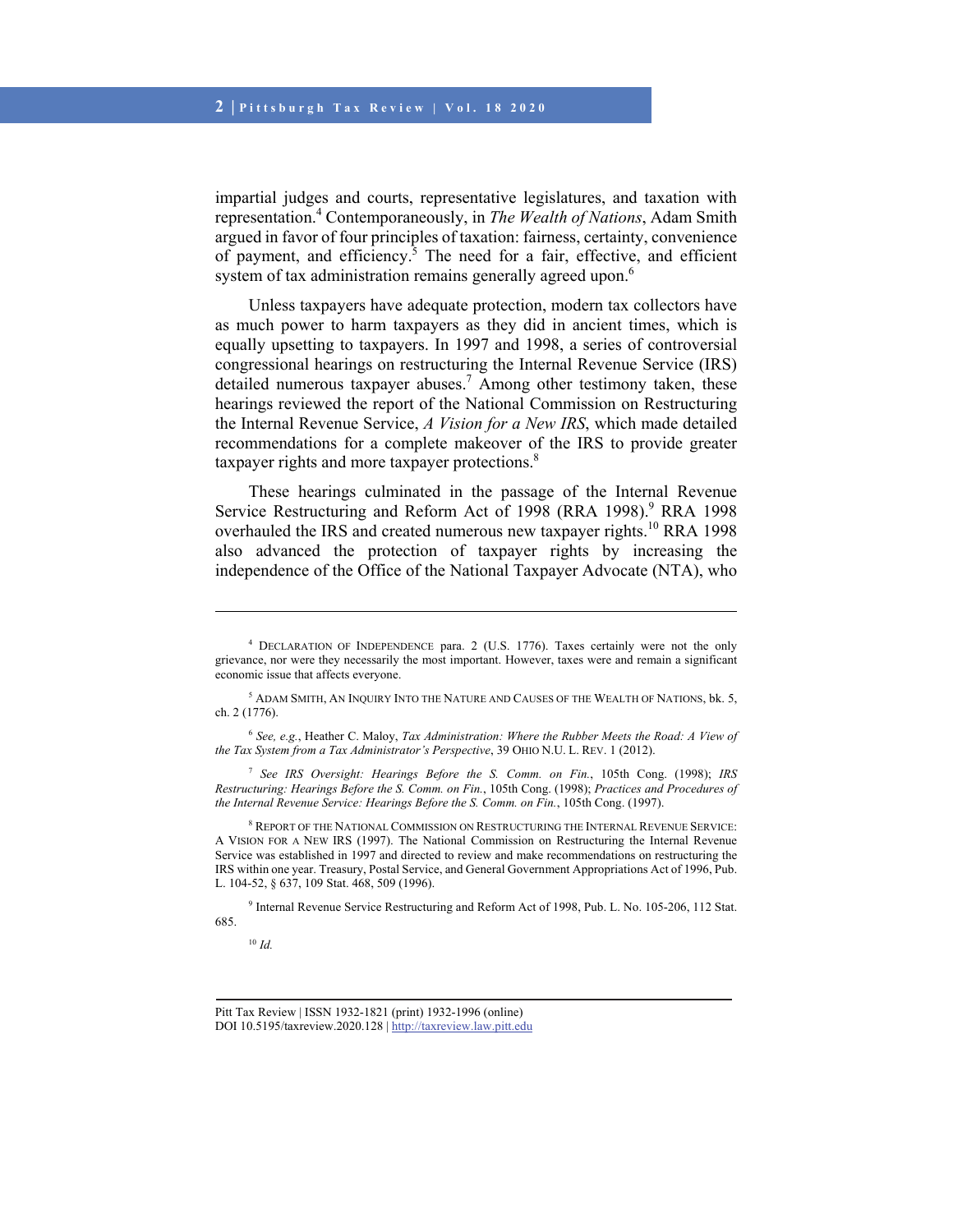oversees the Taxpayer Advocate Service (TAS).<sup>11</sup> The NTA is charged with protecting taxpayer rights through individual and systemic advocacy.12

One of the witnesses appearing before both the House and the Senate at the hearings was Nina E. Olson. Throughout her career, she has been an advocate for taxpayers. She describes taxpayer advocacy as her life's work.<sup>13</sup> Before becoming a lawyer, Nina had a tax preparation business, where she served lower- and middle-income taxpayers. Her past observation of the challenges these taxpayers faced navigating the byzantine tax system, causing them to settle tax debts not owed because they could not afford representation, motivated her to become an advocate.<sup>14</sup> As a lawyer, she established the Community Tax Law Project, a low-income tax clinic in Richmond, Virginia. On September 26, 1997, during a hearing on taxpayer rights proposals before the House Ways and Means Committee, Nina prefaced her prepared remarks by stating, "My remarks today are tinted from my perspective as a Taxpayer Advocate, one who has daily contacts with all levels of the Internal Revenue Service on behalf of low income taxpayers."15 She used the term "taxpayer advocate" to describe her role as the Executive Director of the Community Tax Law Project in Richmond, Virginia. However, this particular choice of words was also perhaps unintentionally prescient. Nearly three and a half years later, in January 2001, Nina E. Olson was appointed as the second NTA.<sup>16</sup>

As she quickly became known to all, Nina held the office during the TAS standup.17 Because the infrastructure was in place, she was left with

l

<sup>15</sup> *Taxpayer Rights Proposals and Recommendations of the National Commission on Restructuring the Internal Revenue Service on Taxpayer Protections and Rights: Hearing Before the Subcomm. on Oversight of the H. Comm. on Ways & Means*, 105th Cong. 148 (1997) (statement of Nina E. Olson, Executive Director, Community Tax Law Project) [hereinafter *Taxpayer Rights Hearing*].

<sup>16</sup> I.R.S. News Release IR-2001-6 (Jan. 12, 2001).

<sup>17</sup> They each credit the other with getting the office off to a successful start. After she retired, Wilford Val Oveson, Nina's predecessor, said "[s]he's been tenacious in representing the taxpayer and taking on the IRS, . . . I think I did a good job, but Nina has done better." Allyson Versprille & Kelly

 $11$  I.R.C. § 7803(c).

 $12$  *Id.* § 7803(c)(2)(A).

<sup>&</sup>lt;sup>13</sup> Nina E. Olson, *The Tax Section's Role as an Advocate for Equal Access to Justice: A Personal History*, 68 TAX LAW. 427 (2015).

<sup>14</sup> *Id.*

Pitt Tax Review | ISSN 1932-1821 (print) 1932-1996 (online) DOI 10.5195/taxreview.2020.128 | http://taxreview.law.pitt.edu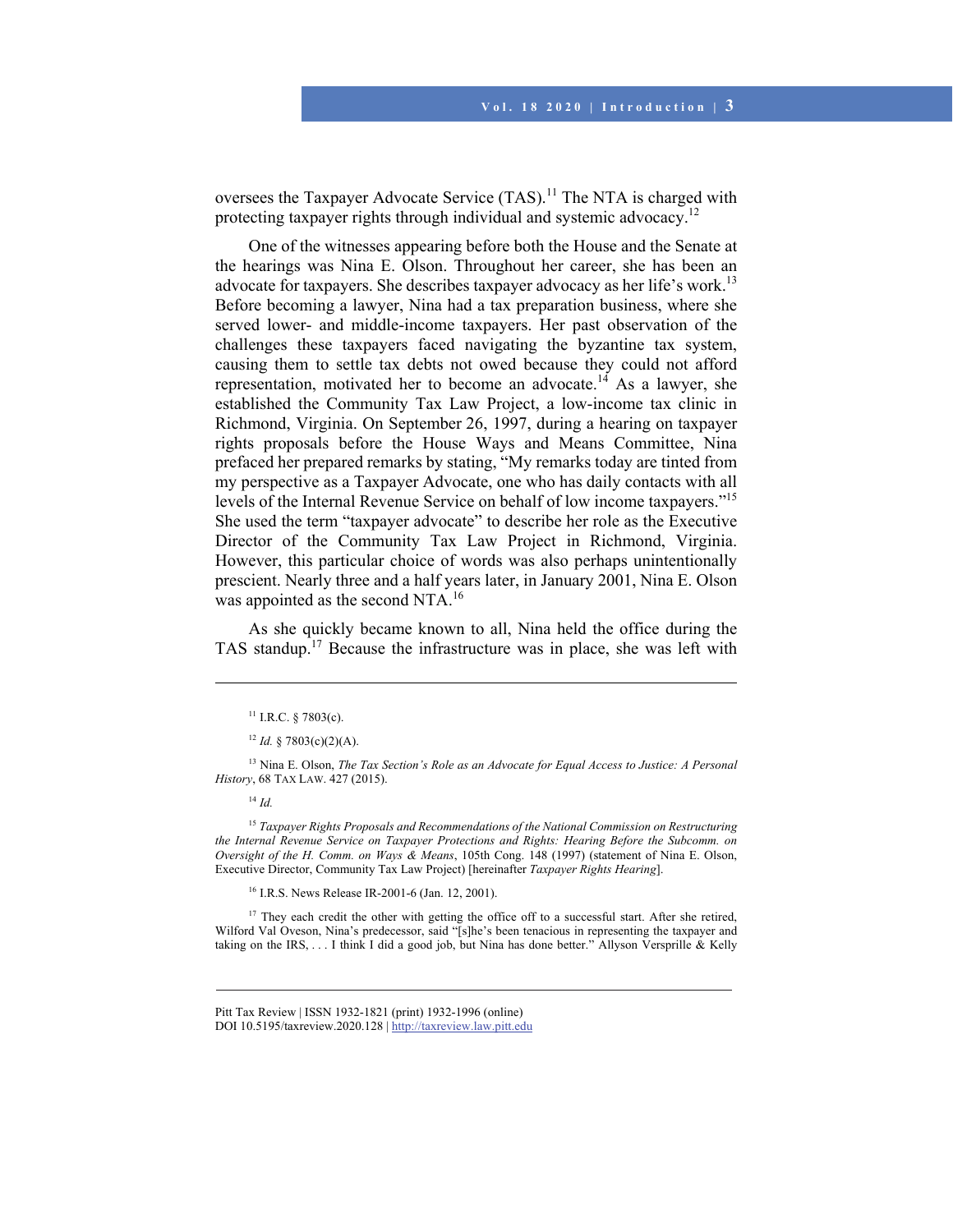"the fun stuff—fleshing out what it meant to be an independent advocate on behalf of taxpayers within the IRS, which defines itself primarily as an enforcement agency."18 As she had in her previous work advocating on behalf of taxpayers, she dug in with great zeal and creativity in doing so. Working within the statutory framework and the freedom born of a newly created organization, she designed a robust organization that has assisted millions of taxpayers resolve disputes with the IRS and has engaged in systemic advocacy that has strengthened the tax system.

Nina is a confident, outspoken, driven woman of principle and conviction. She is often described as "a force of nature."19 Although she unflinchingly speaks truth to power, she has also garnered her critics' respect because of her commitment to her principles.<sup>20</sup> Nina often described the NTA's job as being "a thorn in the government's side."<sup>21</sup>

Nina is a consummate advocate, taking great pains to carefully frame her critiques to address systemic problems and acknowledge human values. In her written testimony before Congress in 1997 and 1998, $^{22}$  when she described the subpar treatment low-income taxpayers often received, she

19 Bridget T. Roberts, *Women in Tax: Making It Better*, 39 ABA TAX TIMES 37, 40 (2020); Alice Abreu, *Reflections on the Impact of Nina Olson*, PROCEDURALLY TAXING (July 25, 2019), https:// procedurallytaxing.com/reflections-on-the-impact-of-nina-olson-by-alice-abreu/.

<sup>20</sup> Between March 1, 2001 and July 31, 2019, there were five confirmed and four acting commissioners. *See Previous IRS Commissioners: 1955 to Present*, INTERNAL REVENUE SERV., https:// www.irs.gov/newsroom/previous-irs-commissioners-1955-to-present (last visited Jan. 21, 2021). Each of the Commissioners had occasion to disagree with her, and her style and the nature of our tax system made many of these disagreements public. Nonetheless, at the end of the day, she managed to develop a productive, functional working relationship with these Commissioners, which says a great deal about her character. Indeed, Mark Everson, the Commissioner from May 1, 2003 to May 28, 2007, noting his respect for her commitment to her principles even when they disagreed, said "[s]he made sure that in those early years, when the IRS was in the midst of a significant reorganization, that that point of view of watching out for taxpayer interest was always front and center." Versprille & Zegers, *supra* note 17.

<sup>21</sup> *E.g.*, Versprille & Zegers, *supra* note 17.

l

<sup>22</sup> *Taxpayer Rights Hearing*, *supra* note 15; *IRS Restructuring*, *supra* note 7, at 124 (statement of Nina E. Olson, Executive Director, Community Tax Law Project).

Zegers, *"Advocate Zealously" for Taxpayers, IRS's Olson Urges Successor*, DAILY TAX REP. (July 22, 2019, 4:45 AM), https://news.bloombergtax.com/daily-tax-report/advocate-zealously-for-taxpayers-irssolson-urges-successor.

<sup>18</sup> Nina E. Olson, *Institutionalizing Advocacy: Some Reflections on the Taxpayer Advocate Service's Evolution as an Advocate for Taxpayers*, 18 PITT. TAX REV. 11, 15 (2020).

Pitt Tax Review | ISSN 1932-1821 (print) 1932-1996 (online) DOI 10.5195/taxreview.2020.128 | http://taxreview.law.pitt.edu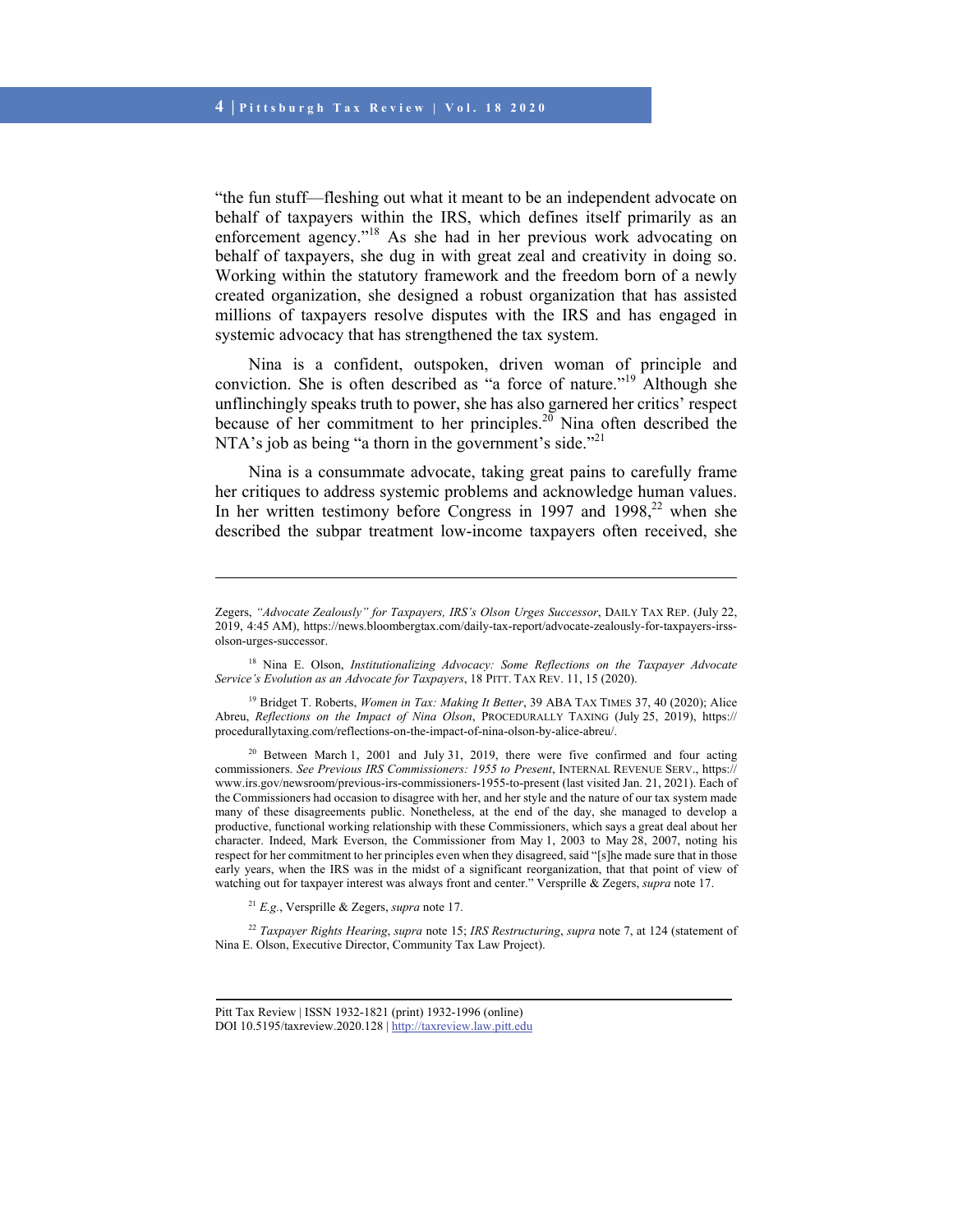explained that "I have found IRS employees to be as a rule considerate, helpful and genuinely interested in resolving disputes. Even in the most adversarial of situations some measure of decorum and mutual respect is present."<sup>23</sup> This approach continued in her annual reports to Congress. In doing so, Nina engaged the IRS, taxpayer representatives, tax writers, and taxpayers in the conversation.

Similarly, she has praised the work of those who have advocated alongside her. $24$  Nina has inspired incredible loyalty and created a new generation of passionate advocates for taxpayers and social justice by seeking to improve tax administration without doing so at any individual's or group's expense.

As an advocate, she sought every opportunity to connect with all relevant constituencies. She used to the best advantage every opportunity to provide taxpayer education during regular media interviews, blog posts, town halls, and other opportunities to connect directly with taxpayers. These contacts supplemented taxpayer contacts with the local TAS offices and enhanced their engagement.

Despite the heavy prescribed workload of the annual reports and congressional hearings, she used professional meetings, conferences, and public speaking engagements to maintain the connection between her and lawmakers, tax practitioners, and academics who both needed and supported her work. Extensive outreach also provided more substantial opportunities to identify taxpayers' issues, fully leverage the resources available to resolve the problems, and obtain buy-in for her proposals. In her reports, she carefully backed up her critiques with research studies on some of the issues

<sup>23</sup> *Taxpayer Rights Hearing*, *supra* note 15, at 148. In the 2017 NTA Annual Report to Congress, Nina identified reductions in employee training as among the most serious problems faced by taxpayers, which resulted in "common concern expressed by taxpayers and practitioners alike . . . that they are not receiving accurate advice or resolving their issues when they contact the IRS." 1 NAT'L TAXPAYER ADVOC., 2017 ANNUAL REPORT TO CONGRESS, at 84, 87 (2017) [hereinafter 2017 ANNUAL REPORT]. What's more, that the lack of training "erodes trust and confidence in the IRS and prevents employees from having the tools to effectively do their jobs." *Id.* at 87.

<sup>24</sup> Olson, *supra* note 13.

Pitt Tax Review | ISSN 1932-1821 (print) 1932-1996 (online) DOI 10.5195/taxreview.2020.128 | http://taxreview.law.pitt.edu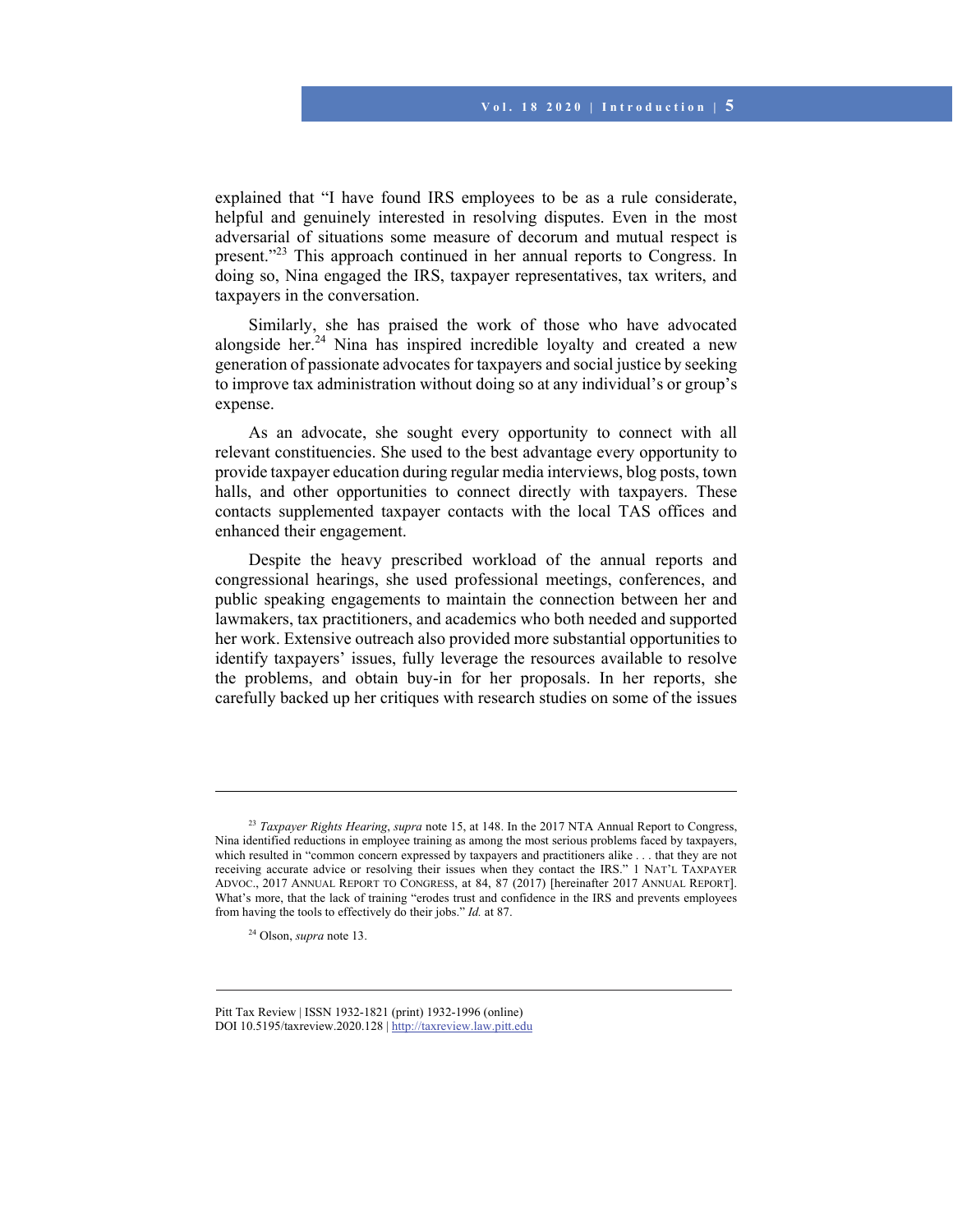that affected taxpayer populations most likely to be affected by tax enforcement actions, like audits of an EITC claim.<sup>25</sup>

The reports were written to be as inclusive as possible, even in the letters submitting the annual reports to Congress. In the *2018 Annual Report to Congress*, Nina spoke of the effect of the 2018 government shutdown on taxpayers, including herself.<sup>26</sup> The letter to Congress contained fifty footnotes, documenting and detailing the impact that the government shutdown had on all taxpayers because it shuttered most, but not all, functions of the IRS, "the federal agency that touches everyone."<sup>27</sup> The preface is combined with the executive summary of the report and, as such, included facts and statistics with details of the effect on taxpayers, as well as the effect of IRS underfunding.<sup>28</sup> In the preface, she combines her concise summary of the most serious problems facing taxpayers with real and meaningful expressions of how those problems manifest. In the *2018 Annual Report*, the preface also discusses the challenges that IRS employees personally faced and overcame for the benefit of taxpayers, acknowledging the challenges the employees face:

Before I discuss these issues, I want to express my deep appreciation to, and admiration for, the IRS workforce, including but not limited to employees in the Taxpayer Advocate Service. Most IRS employees experienced financial challenges as a result of missing two pay checks. Some employees could not pay their bills and others were deeply worried they would miss payments if the

<sup>26</sup> 1 NAT'L TAXPAYER ADVOC., 2018 ANNUAL REPORT TO CONGRESS, at vii-xxi (2019).

<sup>27</sup> *Id.* at xxi.

l

<sup>28</sup> *Id.* at vii–xxiii.

<sup>25</sup> *Study of Subsequent Filing Behavior of Taxpayers Who Claimed Earned Income Tax Credits (EITC) Apparently in Error and Were Not Audited but Were Sent an Educational Letter from the Taxpayer Advocate Service, Part 2: Validation of Prior Findings and the Effect of an Extra Help Phone Number and a Reminder of Childless-Worker EITC*, 2 2017 ANNUAL REPORT, *supra* note 23, at 13; *Study of Subsequent Filing Behavior of Taxpayers Who Claimed Earned Income Tax Credits (EITC) Apparently in Error and Were Sent an Educational Letter from the National Taxpayer Advocate*, 2 NAT'L TAXPAYER ADVOC., 2016 ANNUAL REPORT TO CONGRESS, at 32 (2016); *Study of Tax Court Cases in Which the IRS Conceded the Taxpayer Was Entitled to Earned Income Tax Credit (EITC)*, 2 NAT'L TAXPAYER ADVOC., 2012 ANNUAL REPORT TO CONGRESS, at 72 (2012); *IRS Earned Income Credit Audits—A Challenge to Taxpayers*, 2 NAT'L TAXPAYER ADVOC., 2007 ANNUAL REPORT TO CONGRESS, at 94 (2007) [hereinafter 2007 ANNUAL REPORT]; Kathleen M. Carley & Daniel T. Maxwell, *Simulating EITC Filing Behaviors: Validating Agent Based Simulation for IRS Analyses: The 2004 Hartford Case Study*, 2007 ANNUAL REPORT, *supra*, at 118; *Earned Income Tax Credit (EITC) Audit Reconsideration Study*, 2 NAT'L TAXPAYER ADVOC., 2004 ANNUAL REPORT TO CONGRESS (2004).

Pitt Tax Review | ISSN 1932-1821 (print) 1932-1996 (online) DOI 10.5195/taxreview.2020.128 | http://taxreview.law.pitt.edu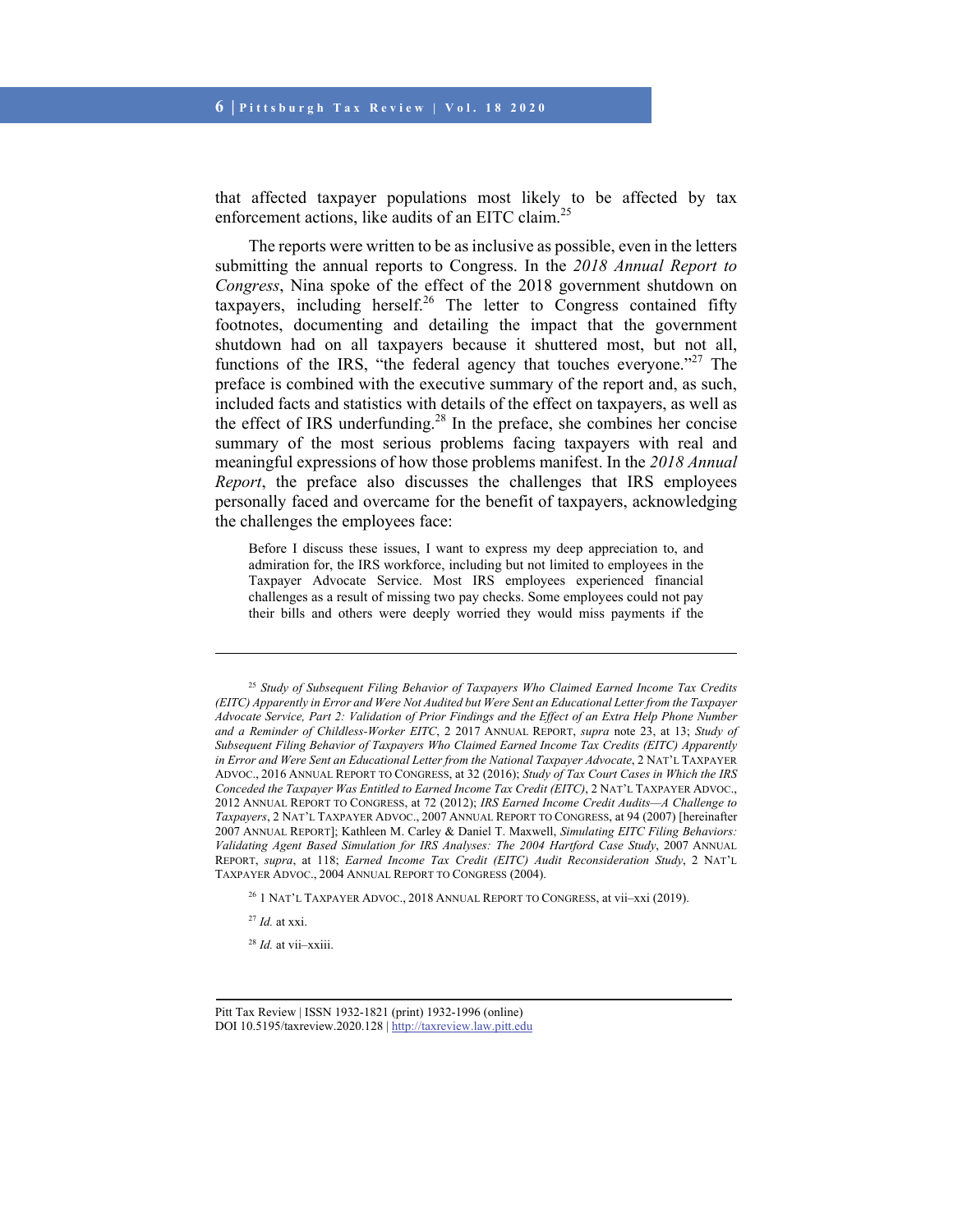shutdown continued for much longer. Yet when the shutdown ended, IRS employees returned to work with energy and generally hit the ground running, eager to make sure the agency could deliver the filing season as well as achieve its broader mission. The IRS faces many challenges as an agency—and this report documents many of them—but the dedication of the IRS workforce is a notable bright spot.29

As the NTA, her annual reports to Congress, regular congressional testimony, public outreach, and professional engagement have advanced low-income taxpayers' rights and helped improve systemic rights and access to justice for all federal taxpayers. They have also helped to establish and strengthen state and local taxpayer advocate and ombuds offices. Her outreach internationally has helped improve international cooperation and collaboration to increase taxpayer rights and create more taxpayer advocates worldwide. When Nina retired after more than eighteen years as the NTA and head of TAS on July 31, 2019, the *Pittsburgh Tax Review* eagerly and graciously agreed to host this symposium reflecting on Nina's work as the NTA and the accomplishments of that office since its establishment. Nina E. Olson has played a defining role in improving taxpayer rights in the first two decades of the twenty-first century. Having an independent National Taxpayer Advocate has substantially increased taxpayer rights. These themes run through all of the essays included in this symposium issue.

All of us who have contributed to this issue have had the great pleasure of working with Nina on multiple projects, getting to know her professionally and personally. We have been inspired by the enormous compassion she brings to her vocation. Serving as the NTA was never just a job for Nina. Serving taxpayers and improving tax administration is a calling. Her work has been widely recognized. Among other awards and honors, she received the Virginia Bar Association's Pro Bono Publico Award and the City of Richmond Bar Association's Pro Bono Award in 1999;<sup>30</sup> she was named by Tax Analysts as one of the ten outstanding women in tax in  $2016$ ;<sup>31</sup> she received the American Bar Association Section of Taxation Distinguished

<sup>&</sup>lt;sup>29</sup> *Id.* at ix. In all of her communications she acknowledges the positive aspects of the IRS, her critiques focus on the places where improvements to the system are required.

<sup>30</sup> C. Wells Hall, III, *Recipient of the 2019 Janet Spragens Pro Bono Award: Nina E. Olson*, 38 ABA TAX TIMES 35, 36 (2019).

<sup>31</sup> *2016 Outstanding Women in Tax*, 151 TAX NOTES 459, 460 (2016).

Pitt Tax Review | ISSN 1932-1821 (print) 1932-1996 (online) DOI 10.5195/taxreview.2020.128 | http://taxreview.law.pitt.edu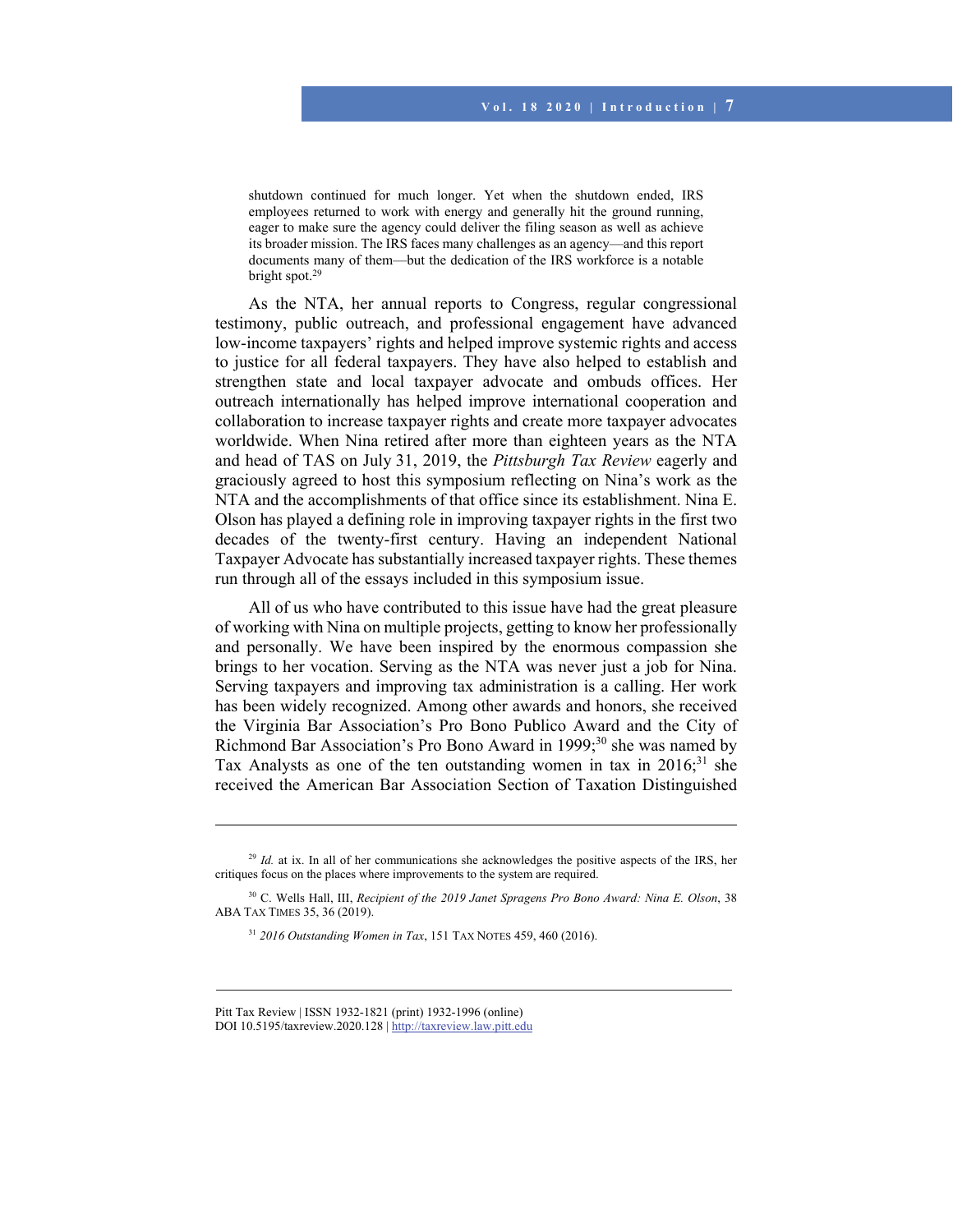Service Award and the Jules Ritholz Memorial Merit Award in recognition of outstanding dedication, achievement, and integrity in the field of civil and criminal tax controversies in  $2017$ <sup>32</sup> and she received the American Bar Association Section of Taxation Janet Spragens Pro Bono Service Award in 2019.33 In addition, in 2015, she hosted the inaugural International Conference on Taxpayer Rights, which representatives from 22 countries attended, including government officials, academics, and members of the legal community; $34$  she is continuing to host this conference through the Center for Taxpayer Rights.35

It is exciting to present this collection of reflections on Nina E. Olson's contribution to taxpayer rights as the NTA. We have tried to capture some larger themes that run through her work in this role: improving taxpayer rights and access to justice, advocating for positive changes in the law, empowering others through mentorship and leadership, and encouraging pro bono work among professionals.

We open with Nina E. Olson's own reflections on the experiences leading to her appointment as the NTA and the office's evolution under her leadership.<sup>36</sup> Although she has completed a long and storied career as the NTA, Nina continues to be a "force of nature" and is pursuing a new avenue of advocacy as the Executive Director of the Center for Taxpayer Rights.<sup>37</sup>

Professor T. Keith Fogg, who has known Nina since before she became his student at Georgetown University Law Center, discusses the history of

l

34 *International Conference on Taxpayer Rights*, CTR. FOR TAXPAYER RTS., https://taxpayerrights.org/international-conference/ (last visited Jan. 28, 2021).

35 CTR. FOR TAXPAYER RTS., https://taxpayer-rights.org/about-us/ (last visited Jan. 28, 2021).

<sup>37</sup> *About Us*, CTR. FOR TAXPAYER RTS., https://taxpayer-rights.org/about-us/ (last visited Jan. 28, 2021).

<sup>32</sup> Michael Hirschfeld, *2017 Distinguished Service Award Recipient: Nina E. Olson*, 36 ABA TAX TIMES 33, 33–34 (2017).

<sup>33</sup> Hall, *supra* note 30.

<sup>36</sup> Olson, *supra* note 18.

Pitt Tax Review | ISSN 1932-1821 (print) 1932-1996 (online) DOI 10.5195/taxreview.2020.128 | http://taxreview.law.pitt.edu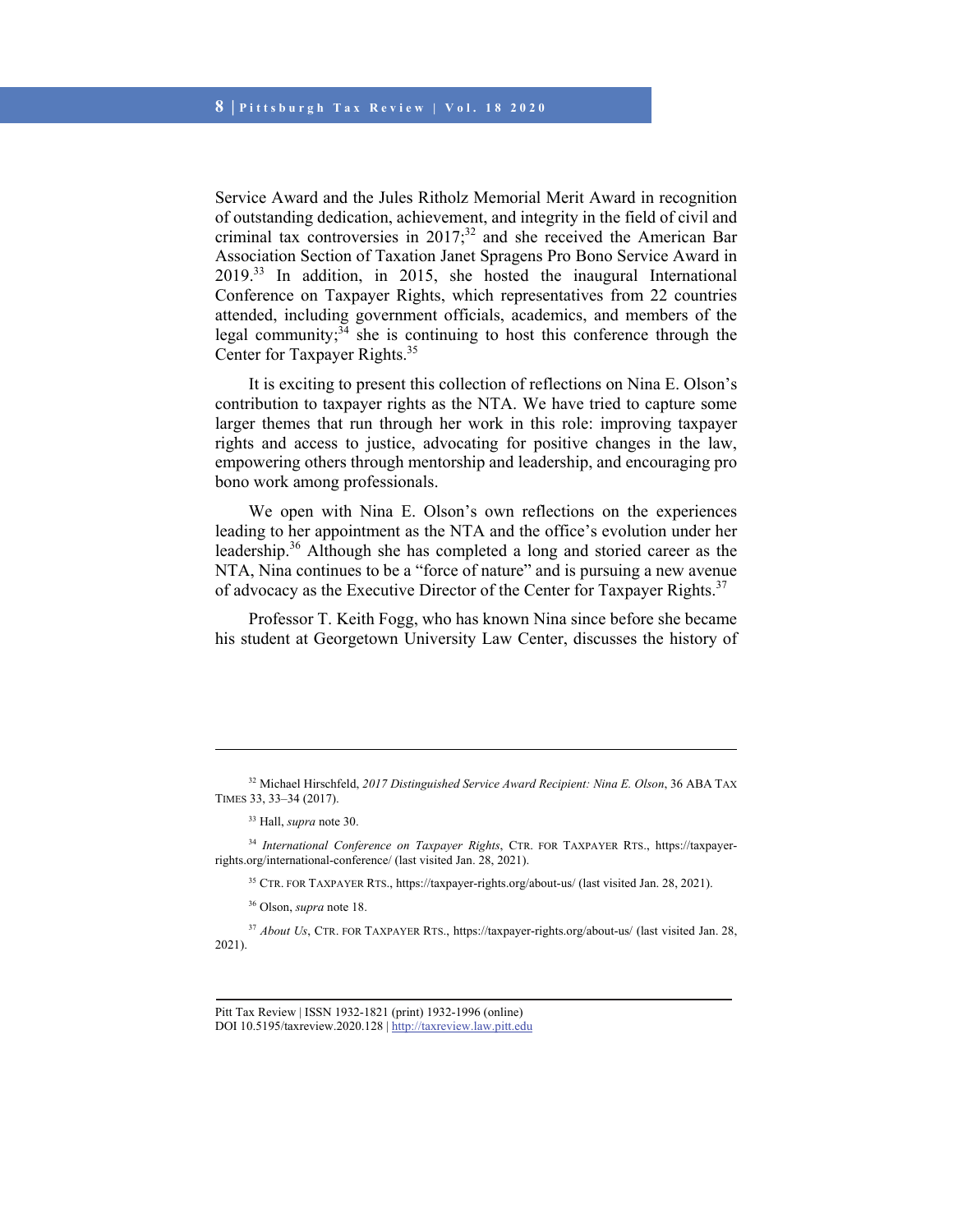the office of the NTA.<sup>38</sup> Professor Fogg then explores the evolution of lowincome tax clinics and how they expanded during her tenure.

Special Trial Judge Diana Leyden, who served as the first New York City Department of Finance Taxpayer Advocate, discusses Nina E. Olson as a servant leader.<sup>39</sup> This essay uses the idea of a servant leader as a lens through which to view Nina's role in increasing state and local taxpayer advocates' influence.

Professor Leslie Book's essay considers the influence that Nina E. Olson's thinking and writings about procedural due process have had on tax administration. $40$  In this essay, he explores how she used her belief in procedural justice to create a more taxpayer-centered system that improved tax administration, benefiting countless taxpayers.

My own essay explores Nina E. Olson's strategic and successful use of the NTA's annual reports to Congress to make a case for systemic legislative change.41 This essay considers how Nina used her platform as NTA to advocate for all taxpayers, not just the most vulnerable, and for adequate IRS funding. Each of these were essential elements to improving tax administration.

Professor Francine Lipman discusses how Nina E. Olson used the platform of the office of the NTA to create access to justice for millions of taxpayers through leadership on an issue.<sup>42</sup> Professor Lipman explores how Nina used the office to fight for low-income taxpayers' rights to obtain just treatment for EITC claimants. In the end, this encompasses all aspects of the role of the NTA, from direct advocacy for changes of law and policy to the

40 Leslie Book, *Nina Olson: A Champion for Taxpayer-Centered Tax Administration*, 18 PITT. TAX REV. 121 (2020).

41 Danshera Wetherington Cords, *Nina E. Olson: A Legislative Legacy*, 18 PITT. TAX REV. 139 (2020).

42 Francine J. Lipman, *Humanizing the Tax System: What National Taxpayer Advocate Nina E. Olson Did for America's Kids and Their Families*, 18 PITT. TAX REV. 157 (2020).

<sup>38</sup> T. Keith Fogg, *Every Taxpayer Counts: Nina Olson's Impact on Low-Income Taxpayer Clinics*, 18 PITT. TAX REV. 53 (2020).

<sup>39</sup> Diana L. Leyden, *Nina's Leadership as a Servant Leader and Her Impact on States' Taxpayer Rights*, 18 PITT. TAX REV. 109 (2020).

Pitt Tax Review | ISSN 1932-1821 (print) 1932-1996 (online) DOI 10.5195/taxreview.2020.128 | http://taxreview.law.pitt.edu